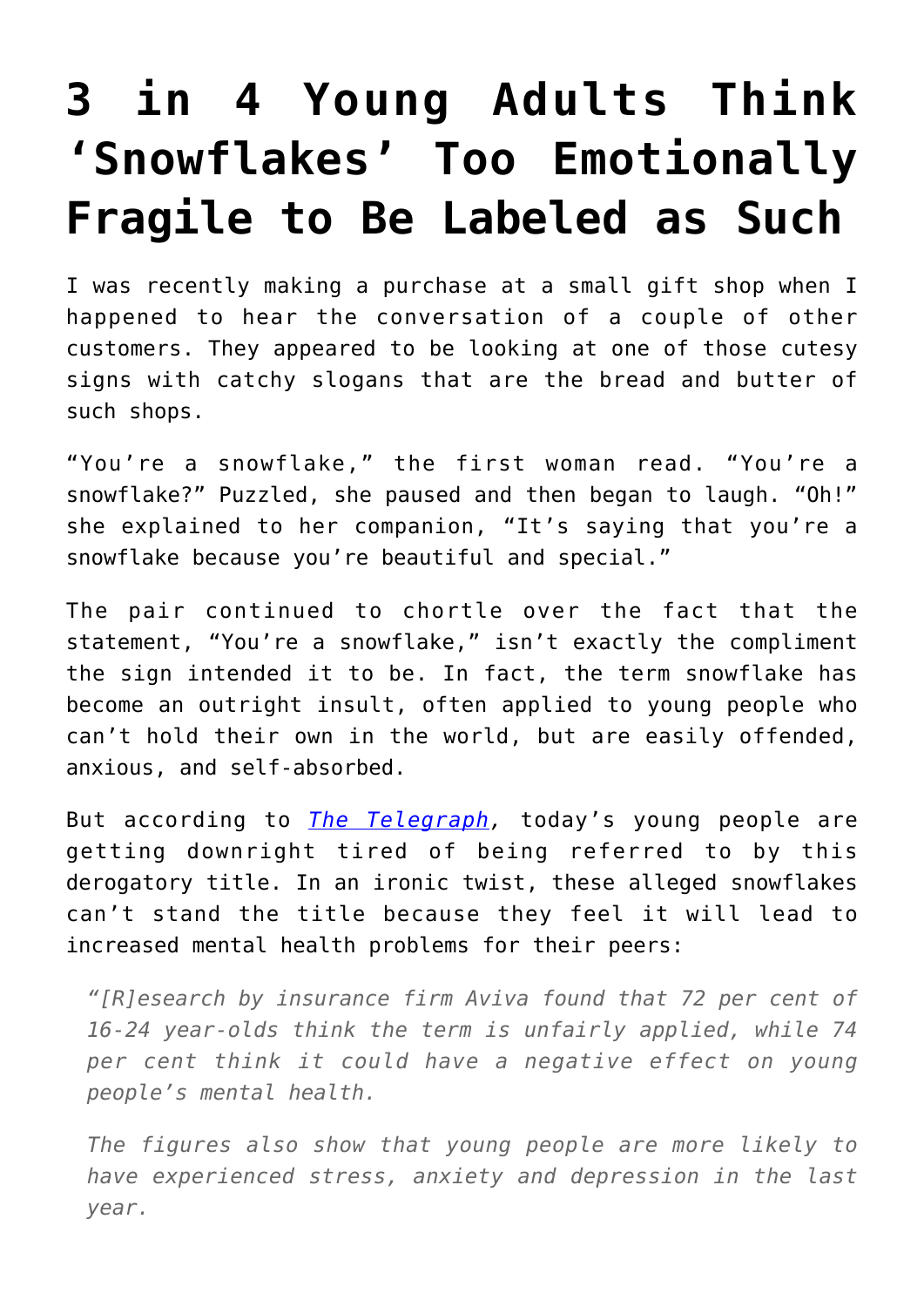*Almost half of adults between 16 and 24 said they had experienced stress or anxiety, compared to just over a third of all UK adults."*

To be sure, mental health is not something to be taken lightly. At the same time, the overwhelming tendency of these alleged snowflakes toward insecurity, stress, anxiety, and depression should cause us to ask how we arrived at such a state.

That question was anticipated roughly 70 years ago by University of Chicago professor Richard Weaver. Weaver [described](https://www.amazon.com/gp/product/022609006X/ref=as_li_qf_sp_asin_il_tl?ie=UTF8&tag=intelltakeo0d-20&camp=1789&creative=9325&linkCode=as2&creativeASIN=022609006X&linkId=dbd4137e05a69a5cddce23e8d874fe83) the individual we now call a snowflake as someone who "suspects evildoers and takes the childish course of blaming individuals for things inseparable from the human condition." Weaver goes on to say:

*"The truth is that he has never been brought to see what it is to be a man. That man is the product of discipline and of forging, that he really owes thanks for the pulling and tugging that enable him to grow – this concept left the manuals of education with the advent of Romanticism."*

Weaver explains that this state of non-existent manhood, or maturity if you will, has come about because of parental pampering, a lack of value for hard work, and a disinterest in religious principles. In other words, today's snowflakes are having trouble coping and are plummeting toward mental illness because they don't have a purpose in life.

*"How obvious here is the extinction of the idea of mission. Men no longer feel it laid upon them to translate the potential into the actual; there are no goals of labor like those of the cathedral-builders. Yet, unless man sees himself in relation to ordinances such as these, what lies ahead is the most egregious self-pampering and self-disgust, probably followed by real illness."*

In the last several decades, parents have been counseled to